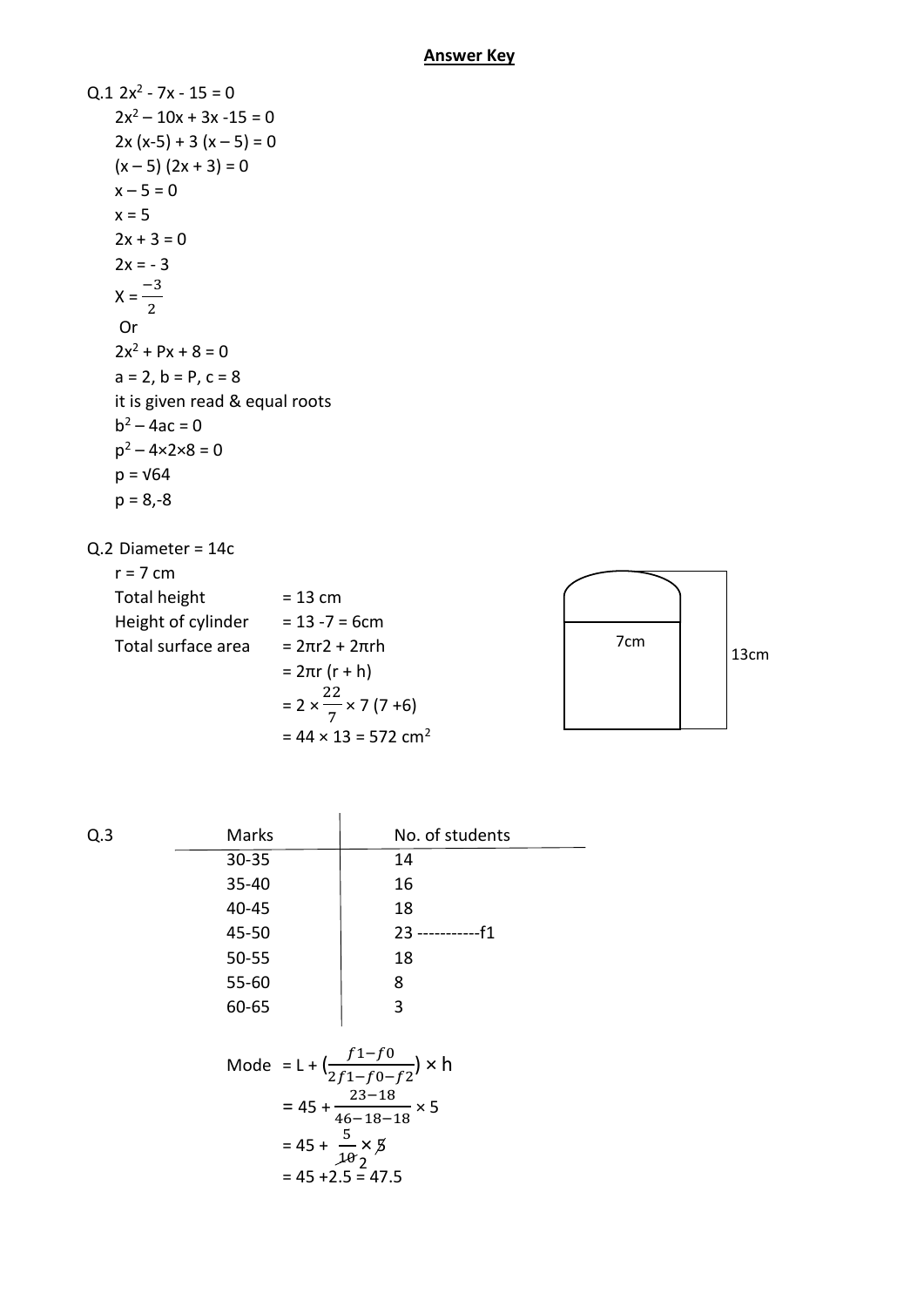Q.4  
-10, -5, 0, 5,   
a = 10, d = -5 – (-10) = 5  

$$
T_{15} = a + 14d
$$

$$
= -10 + 14 \times 5 = -10 + 70 = 60
$$

Q.5 Marks | No. of Students  $X_1$  |  $F_1 \times X_1$ 

Q.6

10-20 20 15 300 20-30 35 25 875 30-40 P 35 35P 40-50 10 45 450 50-60 42 55 2310

0-10 15 5 75 4010 +35P

Mean 
$$
=\sum \frac{fixi}{fi}
$$
  
\n $\frac{34}{1} = \frac{4010+35P}{122+P}$   
\n4010 + 35P = 4148 + 34P  
\n35P - 34P = 4148 - 4010  
\nP = 138

B B C O

∆AOB & ∆AOC AO = AO (common side) OB = OB (radii)  $\angle$ B =  $\angle$ C = 90<sup>0</sup> (angle between radius and tangents)  $\triangle AOB \cong \triangle AOC (R.H.S)$  $AB = AC (C.P.C.T.)$ 





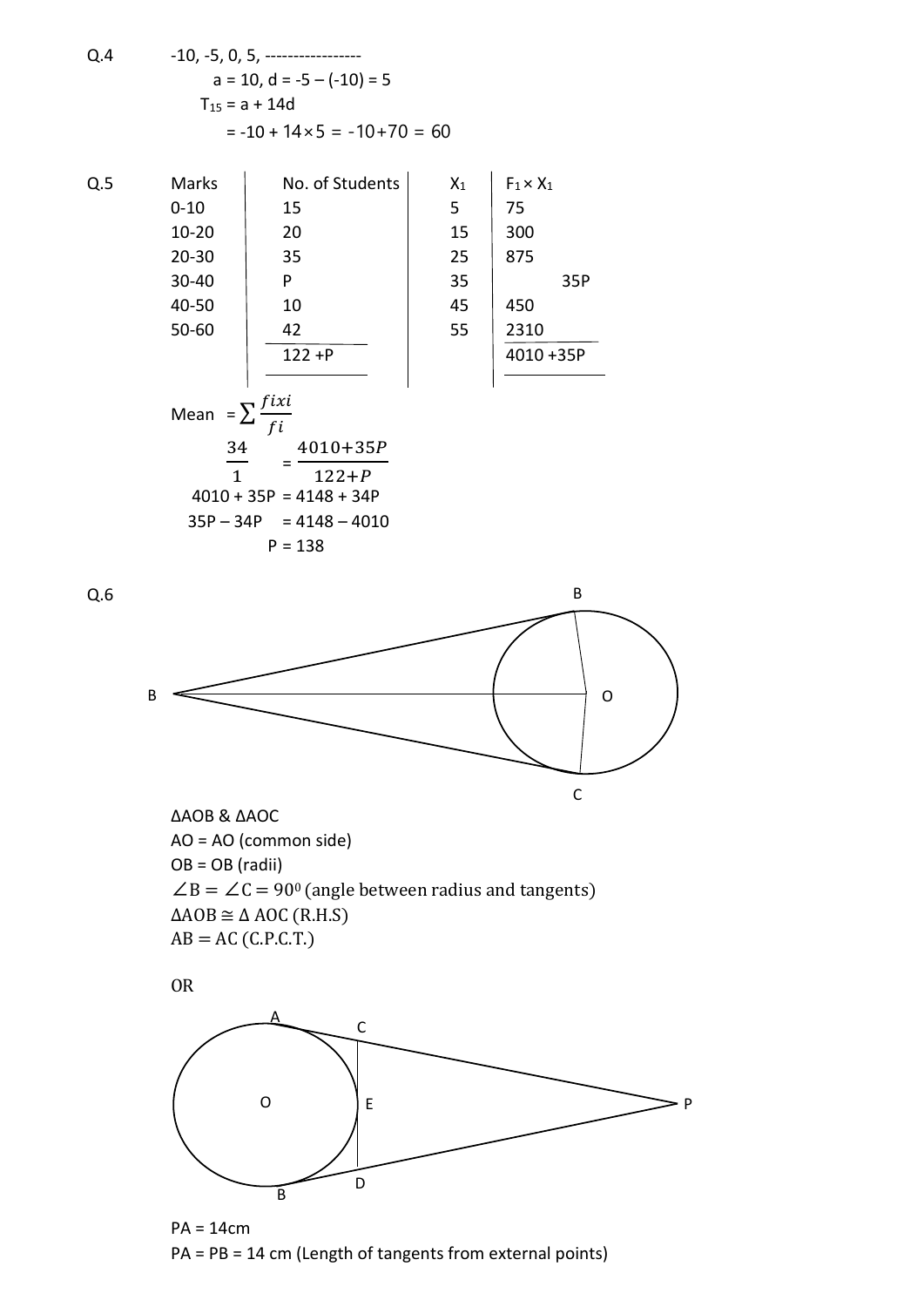Perimeter ΔPCD = PC + CD + PD  
\n= PC + CE + ED + PD  
\n= PC + CA + DB + PD [∴ CE = CA, DE = BD]  
\n= PA + PB  
\n= 14 + 14  
\n= 28 cm  
\nQ.7 7, 11, 15 \_ - - - - - 139  
\n= 34 cm  
\n= 34  
\n139 = 7 + (n - 1)4  
\n132 = (n-1)4  
\n= 33  
\n= 34  
\nS<sub>n</sub> = 
$$
\frac{n}{2}
$$
 [2a + (n - 1)d]  
\n= 10[14 + 76]  
\n= 10 × 90 = 900  
\nQ.8  
\nA  
\nB  
\n $\frac{AB}{8}$  = tan 30  
\n $\frac{AC}{8}$  = Sec 30 =  $\frac{2}{\sqrt{3}}$ 

$$
\frac{AB}{8} = \frac{1}{\sqrt{3}}
$$
  
\n
$$
AC = \frac{16}{\sqrt{3}} \times \frac{\sqrt{3}}{\sqrt{3}} = \frac{16\sqrt{3}}{\sqrt{3}}
$$
  
\n
$$
AB = \frac{8}{\sqrt{3}} \times \frac{\sqrt{3}}{\sqrt{3}} = \frac{8\sqrt{3}}{3}
$$
  
\nTotal length of tree 
$$
= \frac{8\sqrt{3}}{3} + \frac{16\sqrt{3}}{\sqrt{3}}
$$

$$
= \frac{8\sqrt{3} + 16\sqrt{3}}{3} = \frac{8}{\sqrt{3}}
$$

$$
= 8\sqrt{3} \text{ m}
$$

Or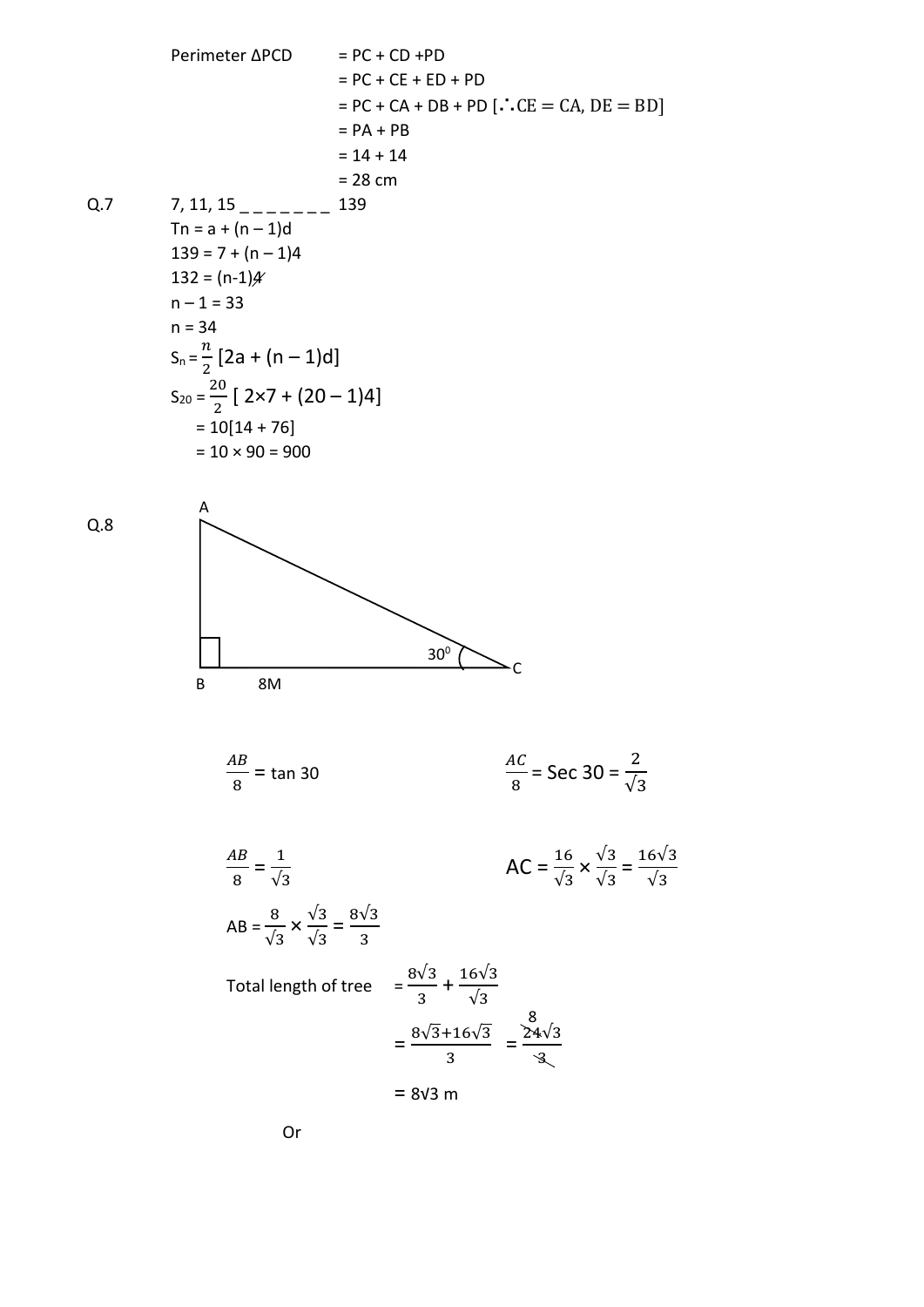





To Prove  $∠DEF = 90°$ Cons. -: Join FC Proof ∆ ADF & ∆ CDF  $DF = DF (Common side)$  $AD = DC$  (Length of Tangents)  $AF = CF$  (Radii)  $\triangle ADF \cong \triangle CDF(SSS)$  $\angle 1 = \angle 2$  (CPCT) EQULLY  $\angle 3 = \angle 4$  (CPCT)  $\angle 1 + \angle 2 + \angle 3 + \angle 4 = 180$  (Angles on straight line)  $2\angle 2 + 2\angle 3 = 180$ ∠2 +∠3 = 180 2 ∠DFE =  $90^\circ$ 90

Q.10 Let the consecutive the no. =  $x, x+1, x+2$ , ATQ  $(x)^{2} + (x+1)^{2} + (x+2)^{2} = 50$  $x^2 + x^2 + 1 + 2x + x^2 + 4 + 4x = 50$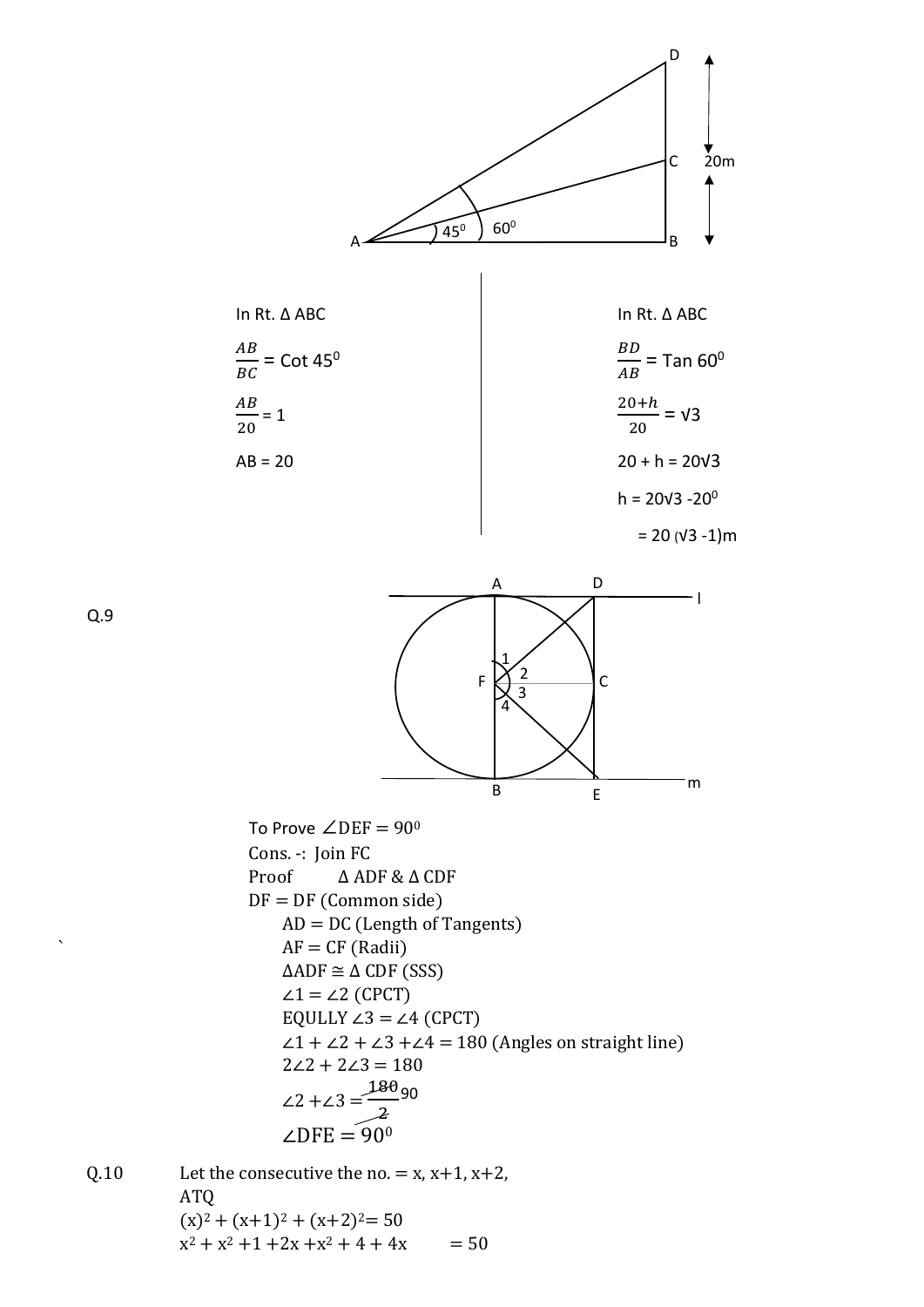$3x^2 + 6x + 5 - 50 = 0$  $3x^2 + 6x - 45 = 0$ Or  $x^2 + 2x - 15 = 0$  $x^2 + 5x - 3x - 15 = 0$  $x(x+5) - 3(x+5) = 0$  $(x + 5) (x - 3) = 0$  $x+5=0$   $x=3$  $x = -5$ 

so, the three numbers are 3, 4, 5





Or



| Q.12 | Marks    | No. of students | C.I.      | Fi  | Cf  |
|------|----------|-----------------|-----------|-----|-----|
|      | Below 10 | 15              | $0 - 10$  | 15  | 15  |
|      | Below 20 | 45              | $10 - 20$ | 30  | 45  |
|      | Below 30 | 90              | $20 - 30$ | 45  | 90  |
|      | Below 40 | 102             | $30 - 40$ | 12  | 102 |
|      | Below 50 | 120             | $40 - 50$ | 18  | 120 |
|      |          |                 |           | 120 |     |

x = 120, 
$$
\frac{n}{2}
$$
 = 60, l = 20, fi = 45, cf = 45  
Median = l +  $(\frac{\frac{n}{2} - cf}{f}) \times h$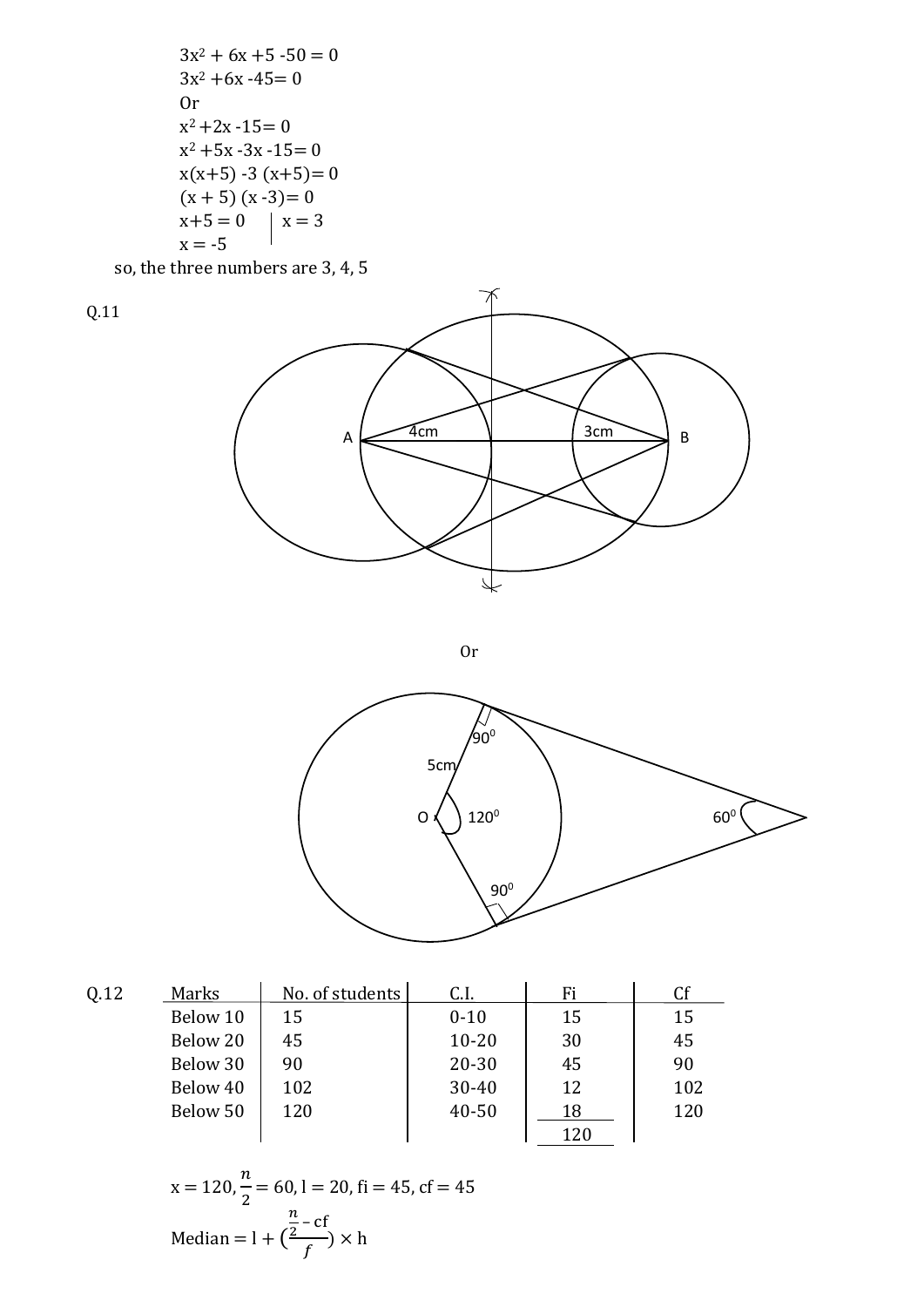= 20 + 60−45 45 ×10 = 20 + 15 45 ×10 = 20 + 10 3 = 20 + 3.33 = 23.33 Q.13 i. Distance between two poles = 80m Let BC = x So, CD = 80-x Let the height of both poles = h In Rt. ∆ ABC = tan 60<sup>0</sup> ℎ = √3 h = √3 x In ∆CDE = tan 30<sup>0</sup> ℎ 80− = 1 √3 √3 80− = 1 √3 3x = 80-x 4x = 80 x = 20 so the height of pole = √3 ×20 = 20√3 ii. BC = 20 CD = 80-20 = 60 So Mohan is 20 m far from 1st pole and 60m far from 2nd pole. 3 A B D E C 30<sup>0</sup> 60<sup>0</sup> 80m